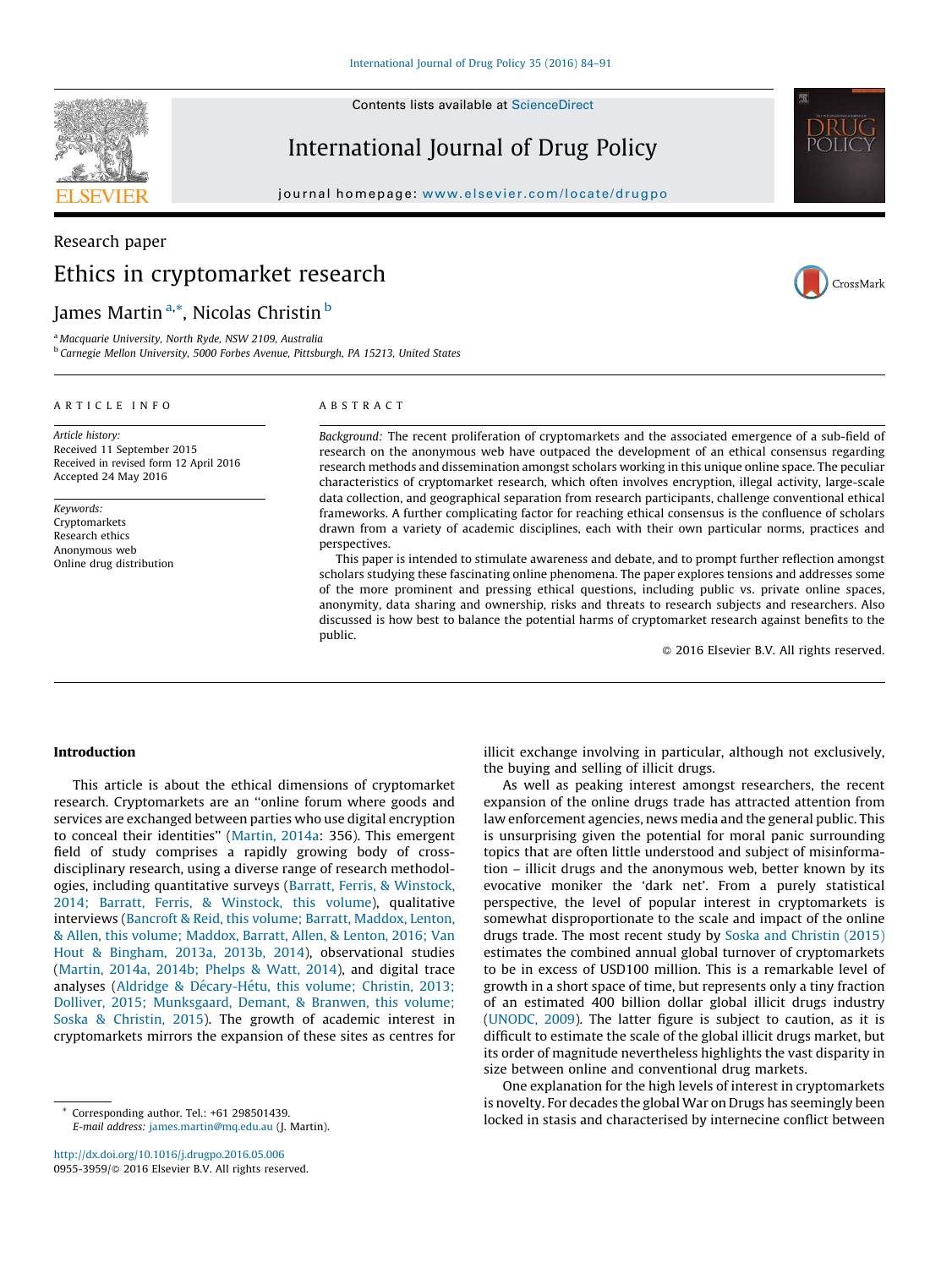organised crime groups and increasingly militarised public policing agencies. This longstanding stalemate is facing disruption. The emergence of a small but significant and growing online drugs trade has effectively opened up a new and unstable digital front in the global War on Drugs. Yet, unlike the conventional drug war, the social, political and technological contours of this theatre of conflict are not well understood. Understanding the development, scale and characteristics of cryptomarkets, the impact these sites have on the conventional drug economy (including traffickers, dealers and consumers), and the tactics and strategies employed by law enforcement, are fascinating and worthy of further study.

Another explanation for public and academic interest in cryptomarkets is their visibility. In contrast to the secretive and opaque world of conventional drug markets, the online drugs trade takes place largely in the open. Protected by anonymizing technologies, online drug vendors freely advertise their products, including prices, quantities and the regions to which goods may be sent. Consumers regularly post feedback regarding the perceived quality of products and levels of customer service for other prospective customers. Customer feedback also indicates the frequency of drug sales and the popularity of respective drug vendors. Cryptomarket administrators even seek publicity for their sites through interviews with underground news sites (DeepDot-Web, 2014a, 2014b) and conventional media (e.g. Greenberg, 2013).

The unprecedented visibility of cryptomarket-facilitated drug trading is useful in a variety of ways. For news media, it represents a reliable source of titillation and 'click bait' for a crime-fixated public; for law enforcement agencies, a glaring and publicly embarrassing reminder of the limitations of state power (as well as a potentially valuable repository of evidence) and, for researchers, a veritable goldmine of data. Accompanying the scholarly enthusiasm for cryptomarket research is a latent sense of disquiet amongst researchers regarding the ethical appropriateness of studies conducted in this emergent field. This is evidenced by a number of articles concerning cryptomarket research ethics that have either recently been published or are in the process of publication (Barratt & Maddox, in press; Décary-Hétu & Aldridge, 2015; Martin, 2016). These papers explore the emergent field of study from a variety of perspectives, including digital ethnography and 'dark net' interviewing (Barratt & Maddox, in press), ethical and methodological challenges in automated cryptomarket research (Décary-Hétu & Aldridge, 2015), and the dangers and complexities of scholarly collaboration with law enforcement agencies (Martin, 2016).

These articles suggest a growing awareness of the need to grapple with and reflect upon the broader implications of research on cryptomarkets. In addition to the usual professional responsibilities to protect the welfare of research participants, scholars must remain mindful that much of the activity that takes place on these sites is illegal. There are, therefore, additional risks of significant, long-term harm to participants in cryptomarket research, including arrest and imprisonment. While these are risks that are, to some extent, faced by all researchers and participants involved in the study of illegal activity, a variety of factors further complicate their assessment in the context of cryptomarket research. Unlike conventional drug trading, the risks posed to cryptomarket traders by law enforcement are constantly changing due to the emergence of new forms of online investigative strategies that push the limits of technological understanding and innovation. Lack of knowledge regarding the effectiveness of these practices confers an additional degree of uncertainty for researchers and participants alike. Sensitivity to risk (or perceptions of risk) of exposure to law enforcement also heighten dangers specifically for researchers. Risks arise not just from law enforcement agencies, which may be tempted to seize research data as evidence, but also from users of cryptomarkets who may conclude – rightly or wrongly – that research may be used by law

enforcement to crack down on the online drugs trade or even identify and prosecute individual users. We emphasize that we are not aware of any scholarly data gathered on cryptomarkets being seized by law enforcement agencies. However, the US Department of Homeland Security recently subpoenaed data from the moderators of the 'darknetmarkets' discussion forum on the 'surface web' site Reddit (Greenberg, 2015) and is an example of new problems related to the gathering and storing of online data.

The aim of the paper is to contribute to emerging discussion about the ethical complexities associated with cryptomarket research by providing an inter-disciplinary perspective on some of the key issues from both computer science and criminology. We have approached this inter-disciplinary discussion from a utilitarian perspective, one which is cognisant of, and seeks to identify the potential for harm to market participants and researchers, but argues that this may be justified where risks are minimal and public benefits are significant.

The paper begins with a general discussion of cryptomarket research ethics, situated within the broader literature of online research ethics across the 'four domains' of Internet research. This is followed by a more detailed analysis of risk assessment and mitigation regarding crawler-based cryptomarket research – a topic initially problematized by two early and influential empirical papers by Christin (2013) and Aldridge and Décary-Hétu (2014). The paper does not provide prescriptive findings, but is intended to assist individual researchers in orienting themselves within the field, and to stimulate debate and greater sense of ethical awareness. We also hope that it encourages others to depart from the traditional comfort of their disciplinary silos and to engage with researchers who hold different perspectives and who share a similar focus on an important, complex and multi-faceted topic.

### Characteristics of Internet-based research

There is a large and growing body of studies examining Internet research ethics. The largest international, cross-disciplinary study is provided by the Association of Internet Researchers (Markham & Buchanan, 2012), who problematize many of the issues associated with internet-based research, and identify how long-standing ethical principles such as respect for person, justice and beneficence may be interpreted in a highly varied and unstable digital domain. Despite the existence of significant scholarship in this area, there is a paucity of formal ethical instruction from state regulators regarding internet-based research (Markham & Buchanan, 2012:2). For example, in the United States, Title 45 of the Code of Federal Regulations Part 46 (generally called the ''Common Rule''), has no sections on research conducted online. In Australia, recent amendments to the Federal Government's National Statement on Ethical Conduct in Human Research (NHMRC 2015), include a brief reference to 'on-line research', however this is restricted to a short definition of internet-based qualitative research.

There are several possible reasons for reluctance on the part of state regulatory authorities to offer detailed guidance in this area. These include the relative novelty of internet-based research, as well as difficulties in determining which countries are responsible for studies conducted in online spaces that are not tied to any clearly defined national jurisdiction. As Eynon, Fry, and Schroeder note (2008:300) ''what's different about Internet-based research in contrast to research in the offline world is that the research object is no longer clearly delineated by national boundaries and protected by national research governance''.

Problems in determining national jurisdiction for research governance are compounded on cryptomarkets. This is because the precise location of users and the physical location of information hosted on server nodes are deliberately obscured. Some knowledge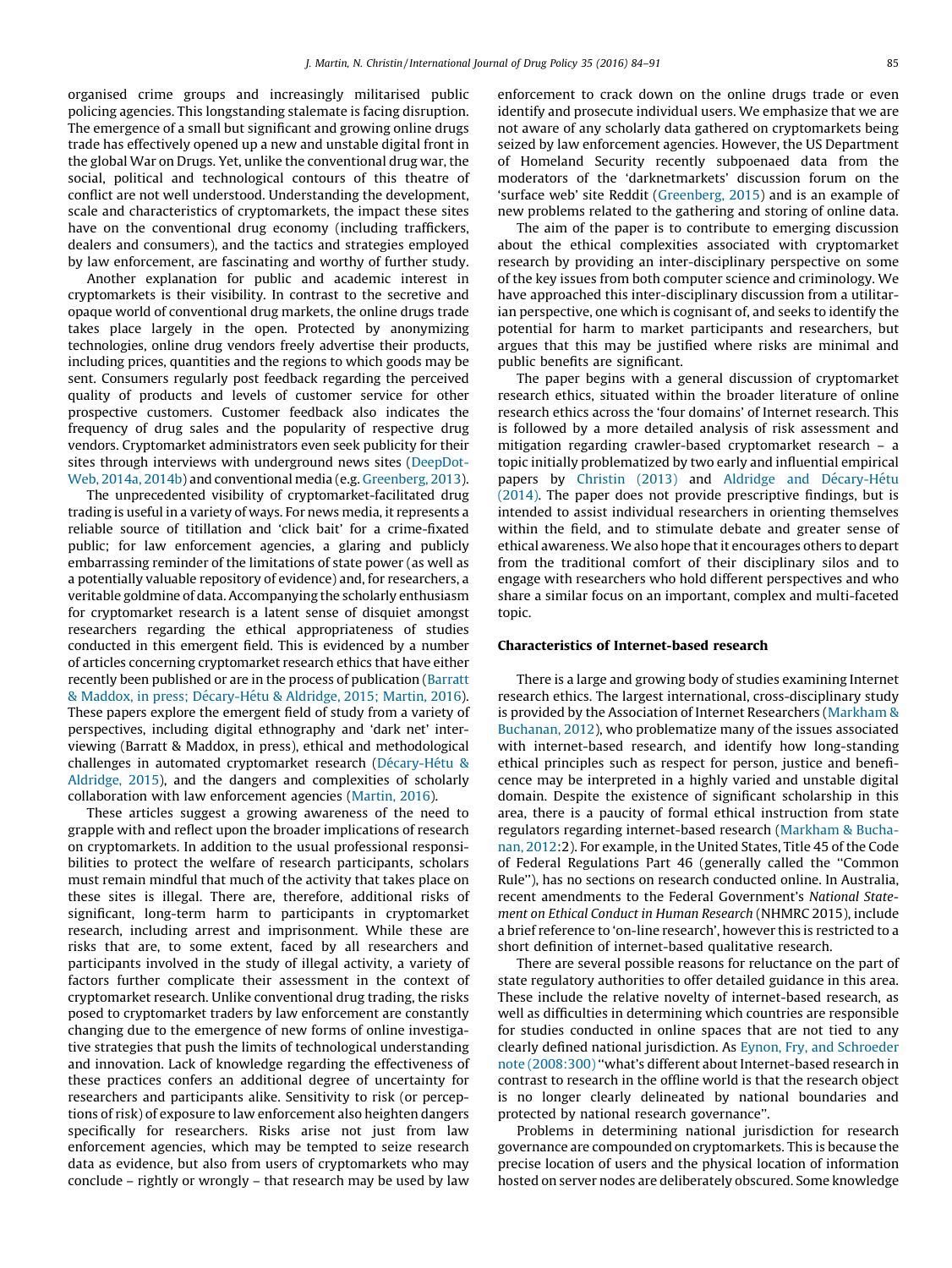may be inferred by analysis of publicly available cryptomarket data and also by details that emerge from criminal investigations. In the case of Silk Road, for example, website membership was geographically diverse, with users located in over a dozen different countries, while law enforcement agencies eventually tracked data servers hosting website content to multiple locations, including the US, Iceland, Latvia and Malaysia (Jeffries, 2014). This diversity is problematic for researchers (as well as law enforcement agencies) who traditionally have been bound by legislation and governance structures that depend upon national sovereignty.

A further related problem that impedes the development of deontological ethical standards for Internet research is the steadily expanding diversity of various forms of digital environments in comparison to more clearly fixed and familiar offline research environments. As Thelwall (2006:1773) notes, ''the fact that there are so many different environments (e.g., Web pages, chat rooms, e-mail) and that there are new ones constantly emerging means that explicit [ethical] rules are not possible''. This problem is evident in the field of cryptomarket research, where valuable data are stored in a variety of online spaces, including on vendor seller pages, discussion forums, as well as on 'surface web' discussion forums, such as Reddit.

#### Four domains of Internet research

Researchers who specialize in the study of Internet research ethics recommend the development of localised research practices that are cognizant of broader ethical norms and principles – such as beneficence, utilitarianism and respect for research participants – while also remaining sufficiently flexible to adapt to the various contingencies associated with Internet research (Eynon et al., 2008; Whiteman, 2010, 2012). This approach eschews the development of static ethical codes that may quickly be out-dated in favour of a new way of 'doing ethics', better suited to highly variable and dynamic online research environments. One notable approach is proposed by Whiteman (2012), who advocates developing ethical awareness of the 'four domains of Internet research', specifically, the 'ethics of the academy', the 'ethics of the institution', the 'ethics of the researcher' and the 'ethics of the researched'. The sections below outline the significance of these domains and how they may be used to determine insight into the ethical complexities associated with cryptomarket research.

#### Ethics of the academy

The 'ethics of the academy' refers to existing discourse regarding ethical issues and practices. These are expressed in literature, including national guidelines, and research reports, as well as more narrowly specified studies exploring Internet research ethics and cryptomarket research. In conventional, 'offline' research, a long-standing distinction exists between studies that are conducted in public and private spaces. Observational research, undertaken in public settings is generally regarded as involving different responsibilities on the part of researchers, particularly in terms of disclosure and obtaining informed consent (Murphy & Dingwall, 2007).

For scholars who conduct research in non-digital environments, the distinction between public and private space is relatively easy to determine. Legal as well as common sense differences between public and private property are well understood. In online spaces, however, this dichotomy often breaks down. While some online spaces are either unambiguously public (e.g. comment pages on news websites) or private (e.g. personal email or messenger services), there are many shades of grey. For example, whether an online discussion forum should be regarded as private is dependent upon a range of factors that can be subjectively interpreted by both researchers and well as participants. It is therefore incumbent upon researchers to examine the particular context of an online space, including users' attitudes, before determining an appropriate ethical position.

The practical application of research ethics is an area in which significant differences manifest between researchers from different scholarly disciplines. For example, computer security does not have as rich a history on how to address ethical questions when conducting studies of human populations, as, for instance, ethnographers. Recent efforts, e.g., by Dittrich, Bailey, and Dietrich (2009), have attempted to frame ethical questions on computer security in the context of the Belmont Report principles: respect for persons, beneficience, and justice.

Often, the decision as to whether to conduct observations may hinge on whether the data are publicly available or not, and whether studying it would actually benefit the community at large. Christin (2013) summarizes this position in his original paper on the Silk Road, arguing that collection was ethical, because:

The data we collected is essentially public. We did have to create an account on Silk Road to access it; but registration is open to anybody who connects to the site. We did not compromise the site in any way.

Similar views have been espoused by the computer security community. For instance, databases of passwords stolen from various websites have been made public. While this, in itself, is reprehensible and even criminal behaviour, computer security researchers have subsequently taken the view that, regardless of their questionable origin, since these passwords had become public, studying them would not increase harm, and could instead help scientific advances (see, e.g., Ur et al., 2015; Weir, Aggarwal, Collins, & Stern, 2010). The large amount of recent literature on the topic suggests the computer security community have reached a broad consensus that this work is ethical.

Existing scholarship on Internet research ethics can assist researchers in further navigating these complexities. Eysenbach and Till (2001), for example, note a distinction between online forums that have large memberships and those whose communications are visible to only a few select members. Also relevant is whether or not participants are aware that outside observers may be monitoring communications, and the existence of any significant barriers to entry or group membership. In instances where group membership is large, easy to join and widely understood to be monitored, then there is a strong argument that information provided therein is essentially public in nature. By contrast, if an online forum is restricted to a small number of participants and entry to the group is tightly restricted (for example, through vetting or a complex registration process) then researchers would likely have to regard the online space as private.

For the purpose of studies involving cryptomarkets, researchers can usually determine membership with relative ease. Websites typically list the number of users registered to a site. Wellestablished cryptomarkets, such as AlphaBay and Dream Market, have large numbers of users, amounting to tens or even hundreds of thousands. While this does not necessarily accurately reflect the number of users (e.g. who may have multiple accounts), they remain a useful general indicator of the size of a market's user base. The presence of large numbers of users supports arguments in favour of considering vendor pages and discussion forums as public rather than private spaces, although determining precisely what threshold separates private from public remains essentially subjective. Another factor in favour of considering cryptomarkets as public is that users commonly assume that external parties, in particular law enforcement agencies, monitor communications. This latter argument is consistent with the views discussed earlier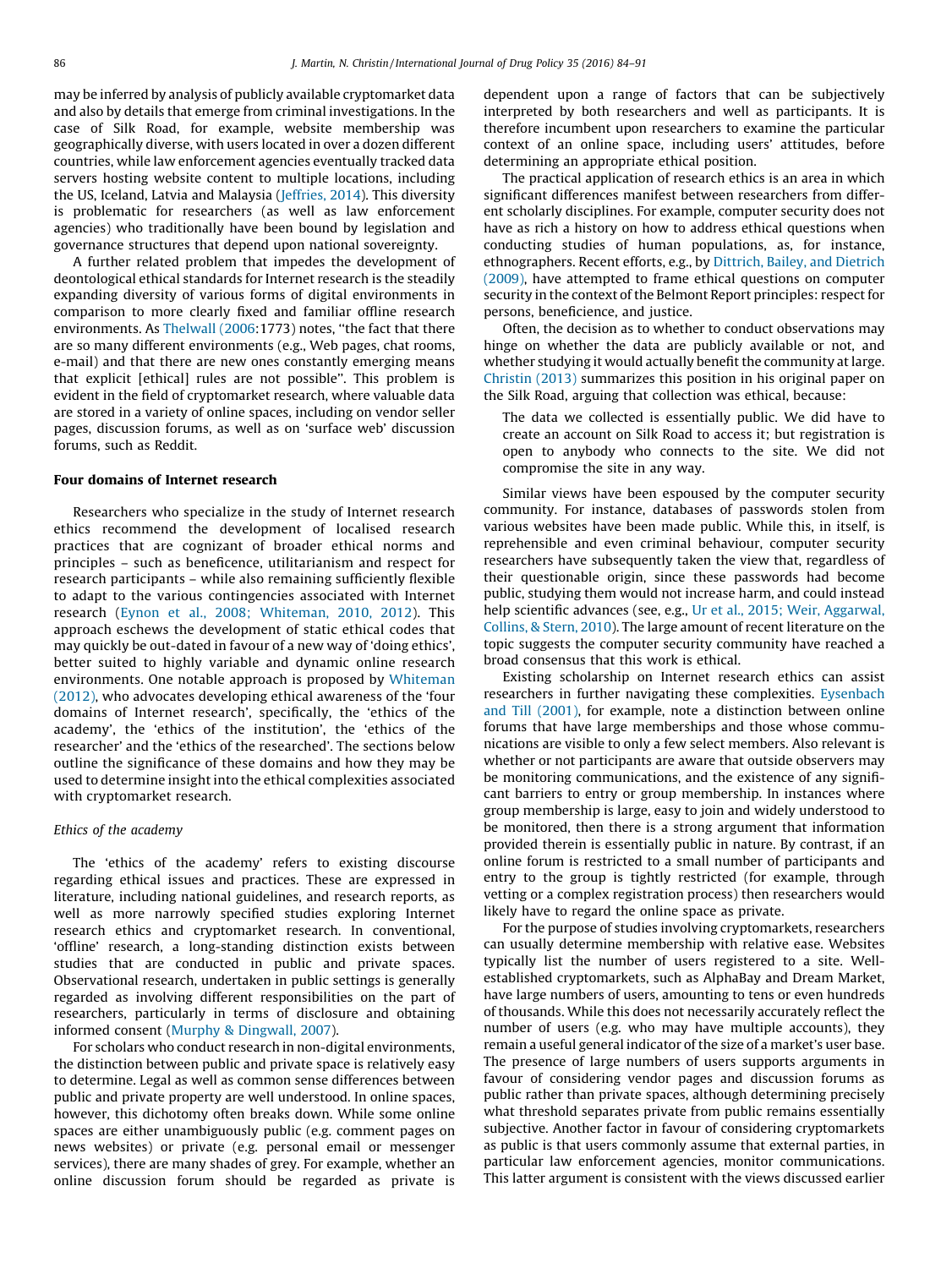that, from a computer security perspective, the fact that data are publicly available makes it amenable to study.

### Ethics of the researcher

According to Whiteman (2012) the 'ethics of the researcher' refers to the ''the personal and professional baggage that the researcher draws on when defining their ethical stance'' (Whiteman, 2012:38). Relevant details include disciplinary expertise and professional experience, political affiliations as well as personal values and attitudes. The development of personal ethics is an ongoing and reflexive process that introduces an uncertain and highly variable element into scholarly research. Not only are individual experiences and dispositions often subjective, but they are also liable to change. This is not necessarily problematic, so long as researchers maintain a self-critical awareness of the potential for bias, conduct studies in as objective a manner as possible, and do not allow personal beliefs to compromise the integrity of their research, for example, by selectively interpreting data or glossing over complexities that do not fit a particular methodological, ideological or theoretical framework.

Personal ethics such as those outlined above, play an important role in motivating and informing scholarly research. In the case of Martin's cryptomarket research, a disciplinary background in critical criminology was influential in identifying the potenti al for online drug trading to offer a less harmful alternative to conventional forms of illicit drug distribution (Martin, 2014a, 2014b) (a position also articulated by others, including Aldridge & Décary-Hétu, 2014; Barratt, Lenton, & Allen, 2013; Buxton & Bingham, 2015). Whether cryptomarkets are less harmful than drug conventional markets is not just an issue of personal ethics, it is also an important empirical question, one that applies to much other illicit drug and criminological research. Nonetheless, this disciplinary perspective, in combination with personal concerns regarding the tremendous human cost of the War on Drugs, prompted further research into potentially harmful online policing strategies and the sometimes dubious motivations of law enforcement agencies intent on disrupting the online drugs trade (Martin, 2014b).

These initial studies attracted interest from law enforcement and Martin received invitations from police officers seeking information regarding the cryptomarket 'threat'. This raised personal concerns and prompted an ethical analysis of the complexities associated with scholarly collaboration with law enforcement agencies (see Martin, 2016). In this instance, requests were declined in favor of providing a more nuanced perspective regarding the potential harm reduction benefits associated with the growth of the online drugs trade. This negotiated engagement with law enforcement agencies indicates how personal ethics may be used to frame the dissemination of research findings in a way that is constructive and maintains the integrity of research. It is also consistent with a researcher's personal values – in this case, a commitment to avoiding engagement with law enforcement in a way that could assist in disrupting the online drugs trade.

Personal values may also be useful for conducting research. For example, Barratt and Maddox (2016) describe how their shared commitment to harm reduction facilitated ethnographic engagement and helped to establish trust with cryptomarket users. This commitment may be viewed as personal values that have been framed by disciplinary perspective, in this instance from the realms of drug policy and public health research and digital sociology respectively:

Although we were not insiders to the community, we were not completely outsiders either. M.B., for example, could point to her longstanding voluntary role as administrator at Bluelight. org, a drug harm-reduction clear-web forum that was well

regarded on Silk Road, and her research papers, blog posts and mainstream media contributions on the topic of Silk Road. We used this pre-existing digital presence to demonstrate our commitment to values, such as harm reduction, that we deemed likely to be shared by many community members.

This example reveals a symbiosis between the 'ethics of the researcher' and the ethical perspectives of research participants – the 'ethics of the researched'. The level of correspondence between the ethical values of researchers and research participants is perhaps more directly important to those conducting interactive ethnographic studies as opposed to those employing unobtrusive observational methods. This is because interactive ethnography is more likely to necessitate the gaining of informed consent from research participants. However, regardless of one's methodological approach, if observed populations perceive a significant divergence between their own ethics and those of researchers (for example, with regard to the ethical appropriateness of collaborating with law enforcement), then a range of additional obstacles and risks are likely to be encountered (see below for further discussion of potential risks and harms associated with cryptomarket research).

Christin's views, were informed by a disciplinary background in computer science (Christin, 2013). He argues that data collection is acceptable as long as the data are public (and no expectation that data will be kept private), it enables scientific advances, and it does not raise the possibility of harm to any party. In particular, Christin (2013) ensured that the data collected and the analysis conducted could not be used against market operators or participants. This strategy follows the ''beneficience'' principle outlined in the Belmont report and advocated by Dittrich et al. (2009).

#### Ethics of the researched

While researchers have cultivated positive relationships with users of cryptomarkets, Barratt and Maddox (in press) and Décary-Hétu and Aldridge (2015) there also instances where researchers have been the subject of personal abuse and threats from those involved with the online drugs trade. Simultaneous expressions of receptivity and hostility on the part of cryptomarket users highlight an important issue regarding the 'ethics of the researched' and the heterogeneity of research populations. Users of cryptomarkets comprise a multiplicity of sub-groups, including administrators, vendors and consumers. Each of these groups has different reasons for inhabiting a cryptomarket (e.g. selling as opposed to buying drugs), varying levels of investment in and dependence upon their ongoing operation (e.g. relying on a cryptomarket as a source of personal income vs. a convenient supplier of recreational drugs). There are also different levels of exposure to risks posed by law enforcement (i.e. administrators and vendors are much higher value targets for law enforcement than consumers, who make up the vast bulk of cryptomarket membership).

Research suggests differences even within these sub-groups. For example, observation of discussion forums reveals heated debates regarding the political dimensions of cryptomarket activity, the implications of online drug dealing, and the prospect of cooperation with researchers (Barratt & Maddox, in press; Martin, 2014). The existence of a divergent range of personal perspectives complicates the work of ethnographic researchers in particular. This is because obtaining the informed consent of one group to participate in research does not necessarily indicate that other users consent. This points to complex issues regarding 'ownership' of online space. While one may conclude that a cryptomarket administrator 'owns' their site and therefore has the authority to either allow research, this perspective is not necessarily understood by other users. Researchers should therefore remain mindful of the differences in personal ethics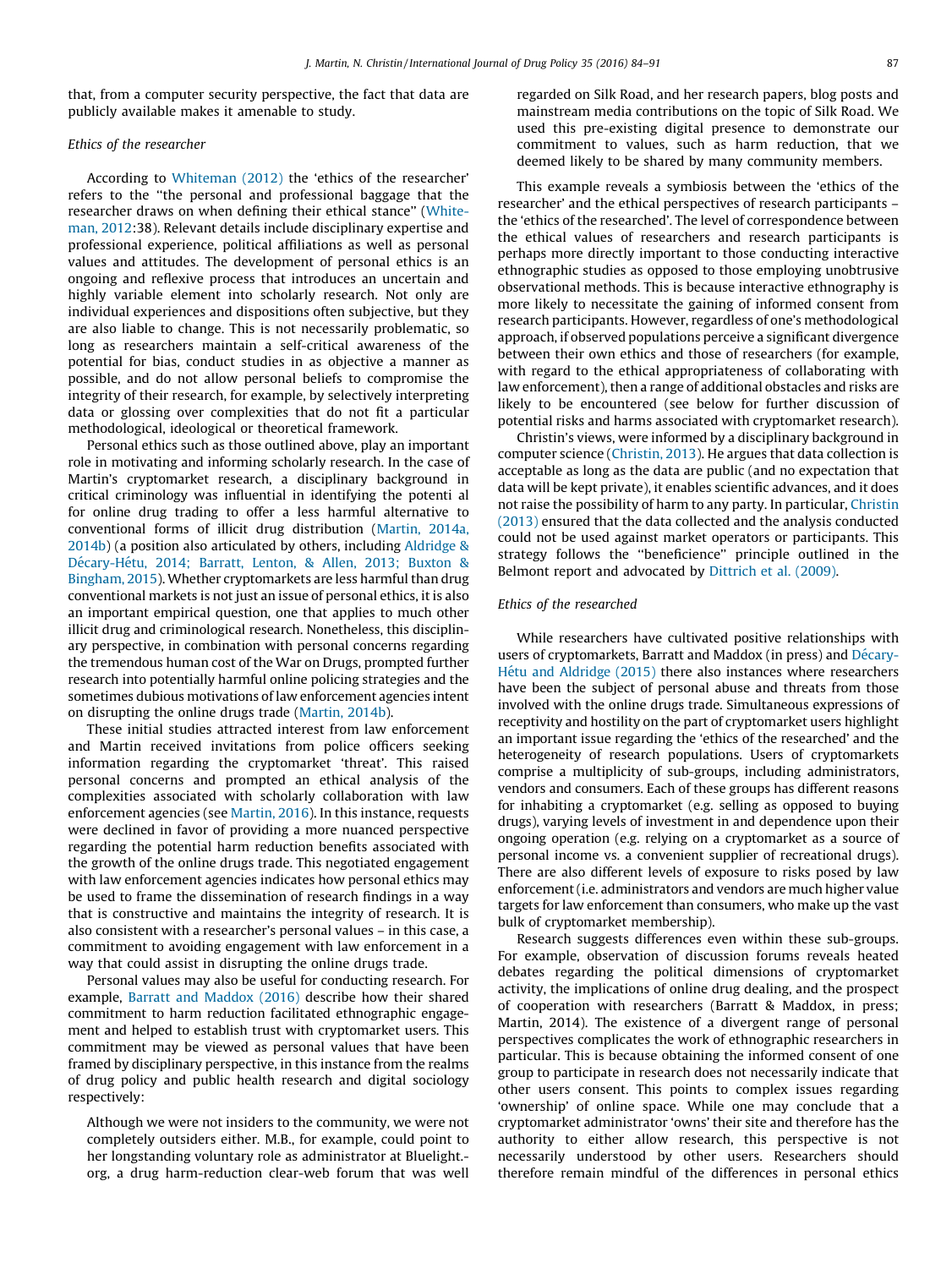amongst various sub-groups and individual users when developing their own ethical stance and methodological approach.

#### Ethics of the institution

One of the principal obstacles confronting researchers conducting cryptomarket research is satisfying the demands of institutional bodies, in particular, ethics review boards. These gatekeepers of academic research are typically staffed by senior academics who do not necessarily have experience with or understanding of the idiosyncrasies of Internet-based research. However, these bodies are routinely required to approve, amend or disallow studies that are conducted online. A lack of institutionalised knowledge regarding Internet research ethics is problematic; methodologies and applied ethics practices that are based upon conventional, faceto-face research often lack relevance to Internet-based research. This means that online researchers face the challenge of undertaking studies with potentially less informed and less relevant ethical guidance compared with peers working in more established fields.

The limitations of institutional ethical review are potentially serious. Ethics review boards that lack expertise may impose unnecessary or inappropriate restrictions that make research projects unfeasible (a problem that is frequently encountered and much critiqued by scholars engaged in social science research, see for example, Dingwall 2008; Schrag 2011; Van den Hoonaard 2011). A more problematic scenario is that review boards may grant approval to projects that are ethically inappropriate. This risks giving researchers a false sense of confidence in the ethical integrity of their research and potentially exposes researchers and participants to a range of avoidable and unnecessary harms. The possibility of inadequate institutional oversight indicates a need for researchers to develop awareness of ethical issues that extend beyond the minimum required at an institutional level.

The rapid pace of change inherent to cryptomarkets presents a further challenge to researchers engaged in the process of ethical review. The pace of institutional deliberation and decision-making is typically slow. This may be frustrating but is otherwise unproblematic for scholars who are undertaking research in relatively stable research environments. Cryptomarkets, by contrast, are highly unstable, with the lifespan of sites typically measured in months rather than years (at the time of publication, the longest running cryptomarket – Dream Market – has been operational for just over two years). There is therefore a significant possibility that by the time a researcher has identified a suitable site, formulated research questions, developed an appropriate methodology, and secured ethical approval, that the site listed in their application will no longer be operational.

Researchers can take steps to compensate for this by providing a detailed ethical rationale for their research that pre-empts as much as possible potential objections on the part of ethics review boards and avoids time-consuming revisions and resubmissions. It is also advisable that researchers build in appropriate methodological flexibility to compensate for the contingencies of the research environment. This may include gathering data from multiple cryptomarkets so that research may continue in the event that a site is closed down unexpectedly.

#### Assessing and mitigating risks

Research in cryptomarkets frequently involves large-scale data collection. This is particularly the case for research involving digital trace analyses. When conducting research of this nature, it is desirable for scholars to share data with others for the purposes of reproducibility and to enable meaningful comparisons. Most of the ethical discussion here is directly related to the notion of risk. Specifically, we need to determine the extent to which the research

activities increase risks to certain actors (researchers, marketplace operators, customers, ...). The ethical question is then whether any increase in risk is tolerable; and if this is affirmative, for instance based on utilitarian ethics, up to which level is that risk acceptable?

#### Collecting cryptomarket data

Cryptomarkets are attractive to researchers as they provide a digital footprint of transactions that can be collected with limited risk. This is in contrast to traditional, physical world criminal activity, for which quantitative measurements are often hard, and potentially dangerous, to collect. Obtaining information about, for instance, street drug prices (Heimer, 2000; Maher & Daly, 1996) or stolen goods (Cromwell, Olson, & Avary, 1993; Schneider, 2005; Stevenson, Forsythe, & Weatherburn, 2001) requires developing quantitative and qualitative assessments of data from the perspective of offenders. Such studies frequently require researchers to directly interact with offenders which can put researchers at risk of harm.

In comparison, transactions in cryptomarkets can usually be measured without direct interaction, and, using elementary precautions, generally unbeknown to sellers, buyers or marketplace operators (Christin, 2013; Soska & Christin, 2015). Even if a researcher is detected collecting data from a cryptomarket, the relatively strong anonymity guaranteed in these marketplaces protect researchers. In particular, punitive measures are limited to severing the researcher's access to the marketplace, e.g., by terminating accounts and/or providing them with incorrect data to impede researcher analysis.

Risks to researchers potentially increase after publication. At that point, researchers are identified and consequently retribution might occur. (A notable exception, related to government censorship, is the anonymous work credited to Aryan, Aryan, and Halderman (2013).) However, among all the authors who have contributed to the fledgling body of literature on cryptomarket analysis, we are only aware of one incident in which an academic was mentioned by name in chats between the Silk Road operator and one of its associates.<sup>1</sup> Overall, though, it appears that the risks associated with data collection are far smaller than those encountered in the 'offline' world.

Researchers have the ability to disclose their activities ahead of time. For instance, while ''scraping'' a cryptomarket for content with an automated tool, the tool can inform marketplace operators of its presence and purpose – e.g., by sending contact information with any request made to the marketplace. This approach is not favored by researchers from science and engineering, who argue that, akin to the Heisenberg principle, for measurements to be reliable they should not impact the measured environment (Christin, 2013; Soska & Christin, 2015). However, others, such as Munksgaard (2016) have notified marketplace operators of their intention of conducting measurements, in an effort to build trust with operators and be in a better position to conduct ethnographic studies.

Data collection – prior to analysis and publication – should pose no additional risk to marketplace operators, vendors or buyers, since it is a matter of copying existing, publicly disclosed data. However, analyzing these data could be problematic for marketplace participants. For instance, researchers have been able to infer with reasonably good precision sales volumes of individual vendors, which in turn could conceivably justify criminal proceedings against them. Does this mean that researchers should avoid conducting any analysis that could justify enforcement intervention or make the job of prosecuting agencies easier?

This is a complex question. It is arguable that because digital trace data gathered from cryptomarkets are public, anybody could

<sup>&</sup>lt;sup>1</sup> See evidence GX243 in Ross Ulbricht's trial. Available at: http://antilop.cc/sr/ exhibits/DX\_C\_le\_counterintel\_file.pdf (accessed 28.08.15).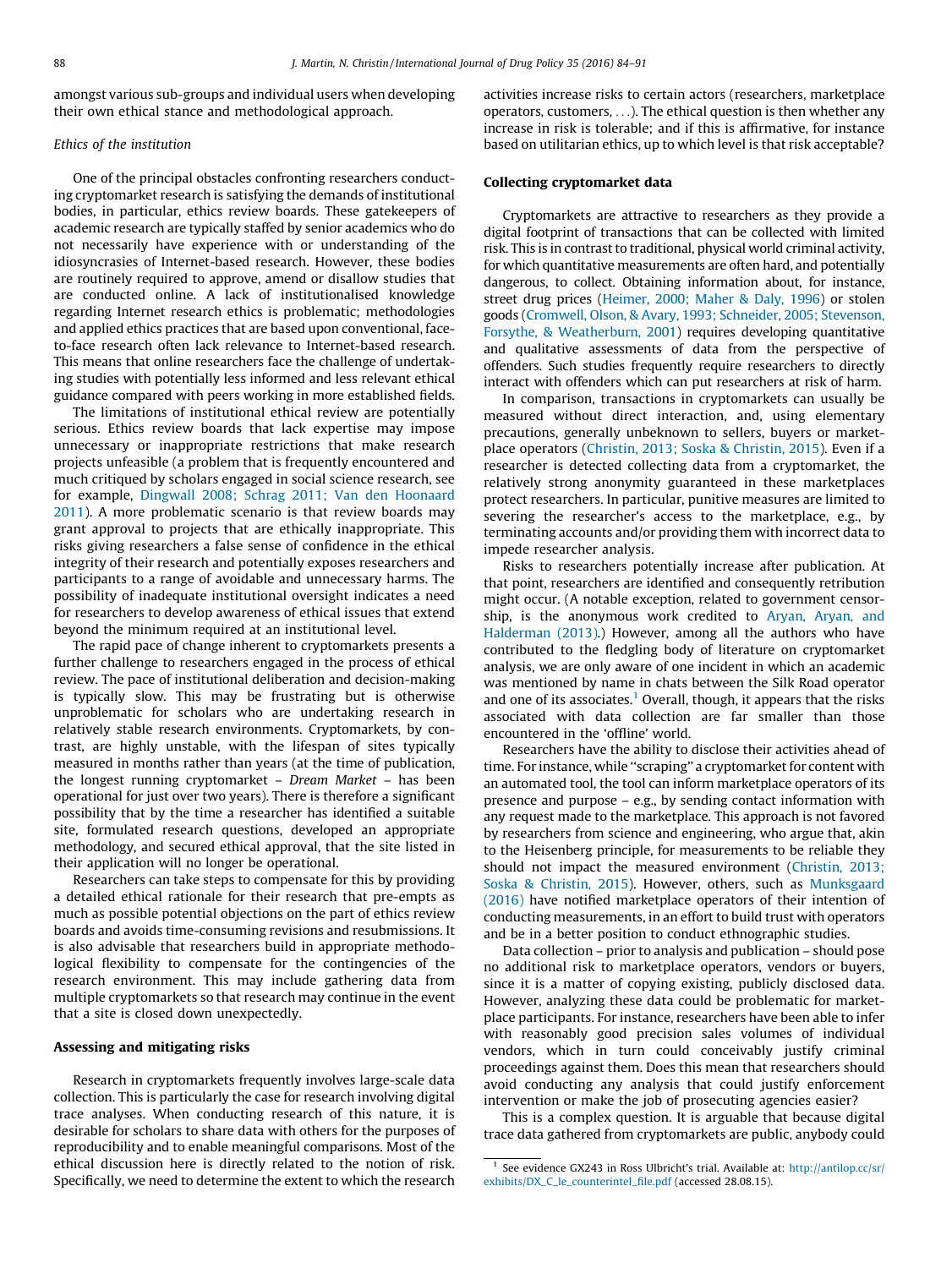perform similar analyses. This includes law enforcement agencies that may appear to lack expertise in advanced computational research. In fact, advanced research on the part of law enforcement has been done in the past: during Ross Ulbricht's prosecution and subsequent trial, the prosecution commissioned an expert witness to compute the total amount of transactions conducted on the Silk Road site (Flitter, 2015). Given that law enforcement agencies have demonstrated willingness to conduct this kind of research independent of the academy, data analysis conducted by independent researchers should not increase existing levels of risk of harm to marketplace participants.

Considered from a more general perspective, it is conceivable that in conducting any kind of analysis of cryptomarket activity, researchers run the risk of highlighting previously unknown criminal trends both to the public and to law enforcement. While not directly resulting in prosecution, publication of cryptomarket research may result in increased public awareness and policing activity targeting online criminal activity, and subsequently increase the likelihood of prosecution. While this outcome is possible, we argue that an absence of informed, independent and critical scholarly perspectives regarding cryptomarkets may also be damaging to marketplace participants. For example, exaggerated claims on the part of the FBI regarding the supposed turnover of illicit drugs sold via Silk Road were highly misleading and exaggerated the impact of the site. Analysis and commentary by Christin and others exposed these claims as disingenuous, and helped ensure that subsequent public debate was tempered by more accurate, critical analysis.

#### Terms of service

Numerous online businesses – search engines like Google, classified forums like Craigslist – prohibit customers from scraping data. Doing so is in breach of the Terms of Service these companies offer, and would typically result in account termination, and possible legal recourse. Related concerns include the notion of data ownership: by processing and displaying results in a certain manner, these businesses actually produce curated data, to which they may be able to assert copyrights. In fact, in the United States, as has been shown in the Lori Drew<sup>2</sup> and Aaron Swartz<sup>3</sup> cases, prosecutors have argued that violations of Terms of Service amount to unauthorized access in violation of the Computer Frauds and Abuse Act. As a result, usually, research relying on breaches of contract of this kind is frowned upon, and numerous academic institutions prohibit it.

As a corollary, an interesting question would be what the researchers should do if a cryptomarket set up some Terms of Service explicitly forbidding scraping of the contents. So far, we have not observed this in any explicit way. However, some marketplaces have been known to deploy anti-scraping technological measures (Soska & Christin, 2015), which can be construed as an implicit expression of Terms of Service. Should researchers comply with marketplace operator wishes – expressed or implied – not to allow third-party scraping of the data? From a legal standpoint, this is a murky proposition at best: most marketplaces primarily support commerce deemed illicit in most jurisdictions, and any contract entered with them would likely be unenforceable, or even invalid. An interesting nuance, here, is that a contract is only unenforceable as ''against public policy'' if the subject of the contract itself is illegal. This means that, if only certain transactions in the marketplace are illegal (but the marketplace itself is not, e.g., it is not a conspiracy to distribute drugs), then the Terms of Service might be enforceable since they might pertain to legal goods.

From an ethical standpoint, we can make the argument that data collection for research purposes – as opposed to, say, setting up a mirror website in hopes of capturing user login credentials fraudulently – does not cause any harm to the marketplace or its users. Considering the potential societal benefits in better understanding how these marketplaces operate and evolve, it seems the benefits greatly outweigh potential costs. As such, a utilitarian ethics view would suggest that breaching such (legally unenforceable) Terms of Service, be they stated or implied, is not unethical; and that researchers using multiple accounts or other measures to circumvent anti-scraping measures would not be acting unethically.

#### Sharing cryptomarket data

While we argue that the ethics of data collection are relatively clear-cut, sharing these data brings considerably thornier ethical questions.

#### Reproducibility

In computer science and other disciplines considered part of the 'hard sciences', an important principle is that research must be reproducible. For instance, clinical trials of new medication should be repeated several times and reach the same outcomes before the medication is deemed effective (Prinz, Schlange, & Asadullah, 2011). More generally, reproducibility means that researchers should be able to independently come to the same conclusions as those reached in prior studies. The reproducibility principle is particularly important in online crime, because deriving wrong numbers can potentially negatively impact public policy postures (Andreas & Greenhill, 2011; Graves, Acquisti, & Christin, 2016). For instance, over-estimating transaction volumes in a black market may result – if these numbers are heeded by people with decision power – in inefficient allocation of limited resources (e.g., taxpayer money); likewise, incorrectly assessing the relative size of various criminal activities may divert resources from where they would be most needed. In other words, reproducibility is important because it allows for independent verification of numbers.

In the area of cryptomarkets, data collection is fraught with difficulties which can lead to considerable error as Soska and Christin (2015) discuss. There is at least one concrete example of research that appears to have derived incorrect conclusions due to erroneous data collection. Dolliver (2015) argues that business in the Silk Road 2 marketplace was very limited. Independent research (Aldridge & Décary-Hétu, 2015; Munksgaard, Demant, & Branwen, this volume; Van Buskirk, Roxburgh, Naicker, & Burns, 2015) not only failed to replicate these findings, but also came to completely different conclusions. Unfortunately, Dolliver (2015)'s dataset is not publicly available, which means that no one can assess precisely what has gone wrong in the data collection. (All signs point to incomplete data being used as the basis for analysis.)

#### Resource usage

Besides reproducibility, another argument strongly in favor of sharing and reusing data pertains to responsible resource usage. Most cryptomarkets rely on the Tor (Dingledine, Mathewson, & Syverson, 2004) or i2p (I2P) anonymous networks. Illicit activity is only one of the many uses of these networks, most of which are beneficial – for instance, anonymous networks are extensively used by law enforcement and researchers to investigate certain activities without revealing their identities to possible hostile parties (see, e.g., (Leontiadis, Moore, & Christin, 2011; Leontiadis, Moore, & Christin, 2013; Leontiadis, Moore, & Christin, 2014)

<sup>2</sup> U.S. v. Drew, 259 F.R.D. 449 (C.D. Cal. 2009).

<sup>&</sup>lt;sup>3</sup> Superseding Indictment, US v. Swartz, 1:11-cr-10260, No. 53 (D. Mass. September 12, 2012).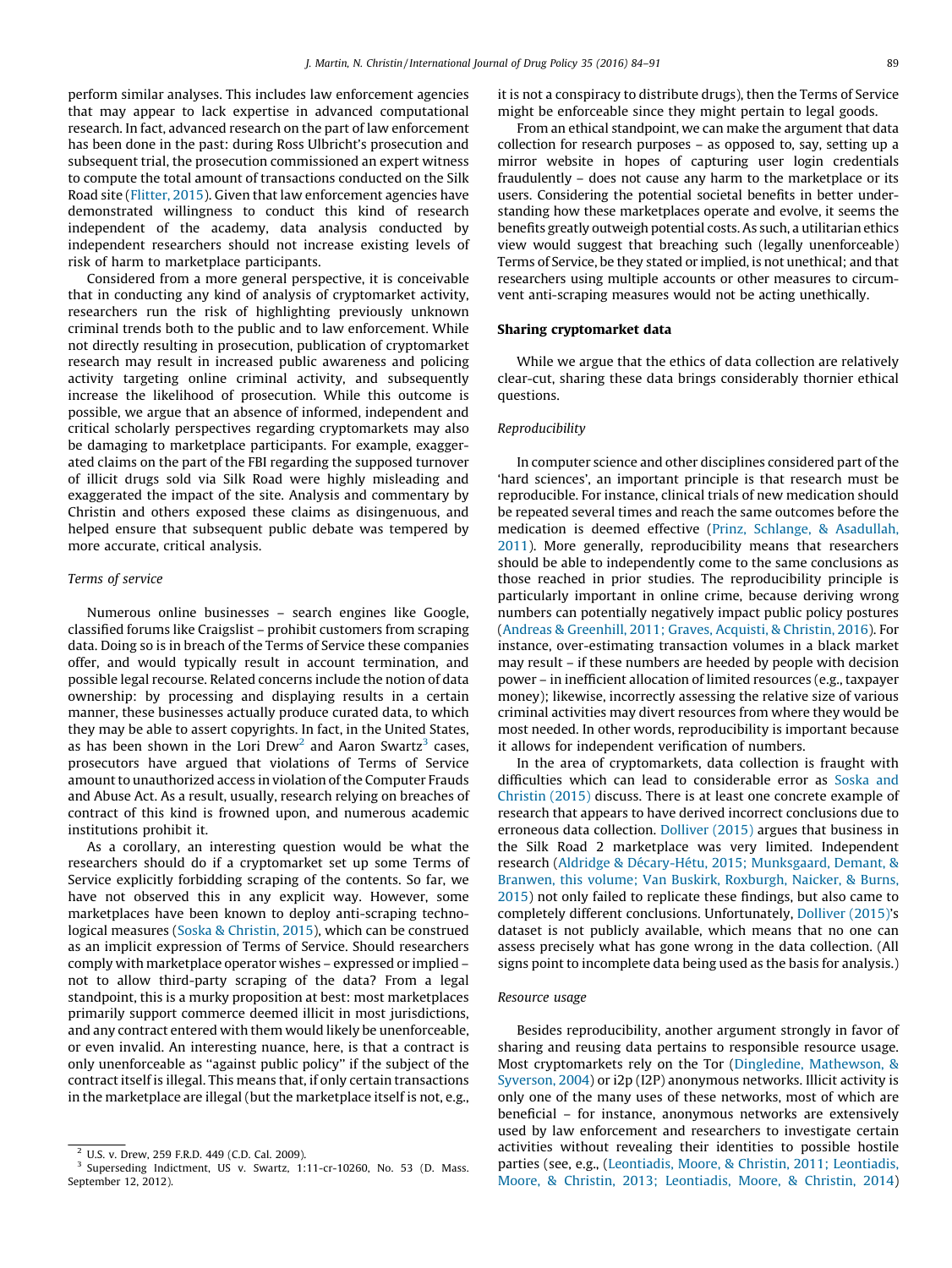which extensively make use of Tor to capture data from unlicensed pharmacies), or they have also been known to assist in circumventing censorship in certain countries (Dingledine, 2011).

At a very high level, anonymous networks rely on peer-to-peer ''overlays''. That is, they are supported by machines (typically, personal computers) run by volunteers. As a result of the rising popularity of anonymous networks, especially in the light of Edward Snowden's revelations, many users are competing for these resources. At the same time, scraping entire cryptomarkets can itself be resource-intensive. Soska and Christin (2015) report that some marketplaces contain in excess of 300,000 web pages, and, for those, a complete scrape may take up to five days over the Tor network, consuming significant resources in the process. Christin (2013), and Soska and Christin (2015) compensate for this by contributing fast, powerful machines to the Tor network, but more generally, it appears desirable to reduce the strain on the network due to data collection. This is one of the arguments Branwen (2015) uses in justifying his sharing large marketplace scrapes collected over relatively long time intervals. In addition, sharing a common set of website scrapes allows for a common dataset to be used for reproducing analyses and comparing the soundness of various approaches.

#### Arguments against sharing scrapes

There are some serious concerns associated with the sharing of website scrapes. At a technical level, as discussed by Branwen (2015) himself, soundness of the scrapes is not guaranteed since no processing or analysis took place beyond data collection; Soska and Christin (2015) echo these concerns by describing some of the many ways scraping might fail without the researchers in charge of data collection noticing anything is amiss. Thus, using a common set of scrapes may be fraught with uncertainty if the scrapes themselves are defective and could lead to biased analysis.

At an ethical level, sharing scrapes also poses certain quandaries. From a computer science perspective, any measurement research should strive to minimize the disruption to the environment being studied. Blind data dumps may violate this objective. Assume that Susie Dealer mistakenly publishes her phone number on a cryptomarket listing, and then takes it out five minutes later. If a researcher just happened to scrape the page at that time, and put it online, there is a non-zero probability the researcher is actually going to be responsible for harm to Susie Dealer. In an extreme case, the phone number might be used to deanonymize Ms. Dealer, and put her at risk of being targeted by law enforcement. One could argue that this risk is minimal because (1) the probability of such data leaks is small, and (2) the probability that any adverse action results from a data leak is also small. Indeed, we are not aware of any such incidents. However, equating harm to the extreme case of adverse consequences (imprisonment) is in our opinion a very narrow interpretation of the concept of harm. Indeed, the mere act of making Ms. Dealer's personal information public may cause her considerable stress and can be construed as a form of cyber-harassment (Citron, 2014).

#### Moving forward

So, what should we do? One can argue that entire scrapes are not needed for research reproducibility, and that a thorough discussion of the methodology used in the data collection and analysis should be enough to allow others to run similar measurements independently and validate them. In fact, the discussion around the failure of others to reproduce the results obtained by Dolliver (2015) (and the fact others obtained widely diverging results while using similar collection approaches) would substantiate this argument. On the other hand, a simple methodological description may leave too many degrees of freedom in the way data are collected and analyzed; it also does not alleviate the concerns linked to excessive resource usage.

Christin sketched a possible solution in the release of the datasets linked to his 2013 paper. He set up a companion website (https://arima.cylab.cmu.edu/sr) containing data that can be used to reproduce the figures presented in the paper. Rather than sharing scrapes, he took the option to share processed data from the scrapes. To avoid identity leaks, he also obfuscated all textual information, and to prevent direct correlation between vendors in the database and vendors on the Silk Road website, he obfuscated the vendor IDs in the database. In addition, he delayed release of the data. Delaying arguably reduces the risk of interference with the environment: vendors may have rotated identities; products may not be available anymore, etc. However, on the other hand, Branwen (2015) argues that such a limited release does not allow for full reproducibility and as a result, is not particularly useful. We suggest that a potential compromise is to use a tiered system, in which partially obfuscated data would be publicly released after a delay. Full, obfuscated data may be made available to other researchers (but not the general public) after individual vetting. This is the approach Christin (2013) uses, and that Soska and Christin (2015) appear to be pursuing as well.

## Conclusion

This is an exciting time for scholars engaged in the study of cryptomarkets. The sudden and unexpected opening up of this new field of inquiry presents promising opportunities for innovative and impactful research. At the same time, there remain significant uncertainties regarding the ethical dimensions of cryptomarket research. Given the novelty of cryptomarkets – and indeed, of Internet-based research more generally – there is limited institutional expertise available to assist scholars in navigating these complexities. This places an additional responsibility upon cryptomarket researchers to develop their own sense of ethical awareness regarding the idiosyncrasies of the research environment and to innovate appropriate applied ethics practices. These are achievable goals. As this paper has sought to demonstrate, ethical problems can be addressed by drawing on existing scholarship and ethical principles founded in more established fields of research, and through collaborative engagement with others involved in the study of cryptomarkets. Whiteman's (2012) four domains of internet research offer a useful conceptual starting point whereby researchers can identify and begin to manage the ethical complexities inherent to this dynamic and rapidly expanding field. We hope that more researchers will join the conversation and contribute to the development of a scholarly consensus regarding ethically appropriate ways in which to conduct research into these fascinating online phenomena.

### Acknowledgements

The authors would like to thank the anonymous reviewers for their insightful comments and suggestions in critiquing this paper, and Jim Graves for his insights on the legal aspects of contract enforcement. This work was partially supported by the National Science Foundation (CCF-0424422) and the Department of Homeland Security Science and Technology Directorate, Cyber Security Division (DHS S&T/CSD), the Government of Australia and SPAWAR Systems Center Pacific (through BAA-11.02, contract number N66001-13-C-0131). This paper represents the position of the authors and not that of the aforementioned agencies.

Conflicts of interest: There are no conflicts of interest for either of the authors of this paper.